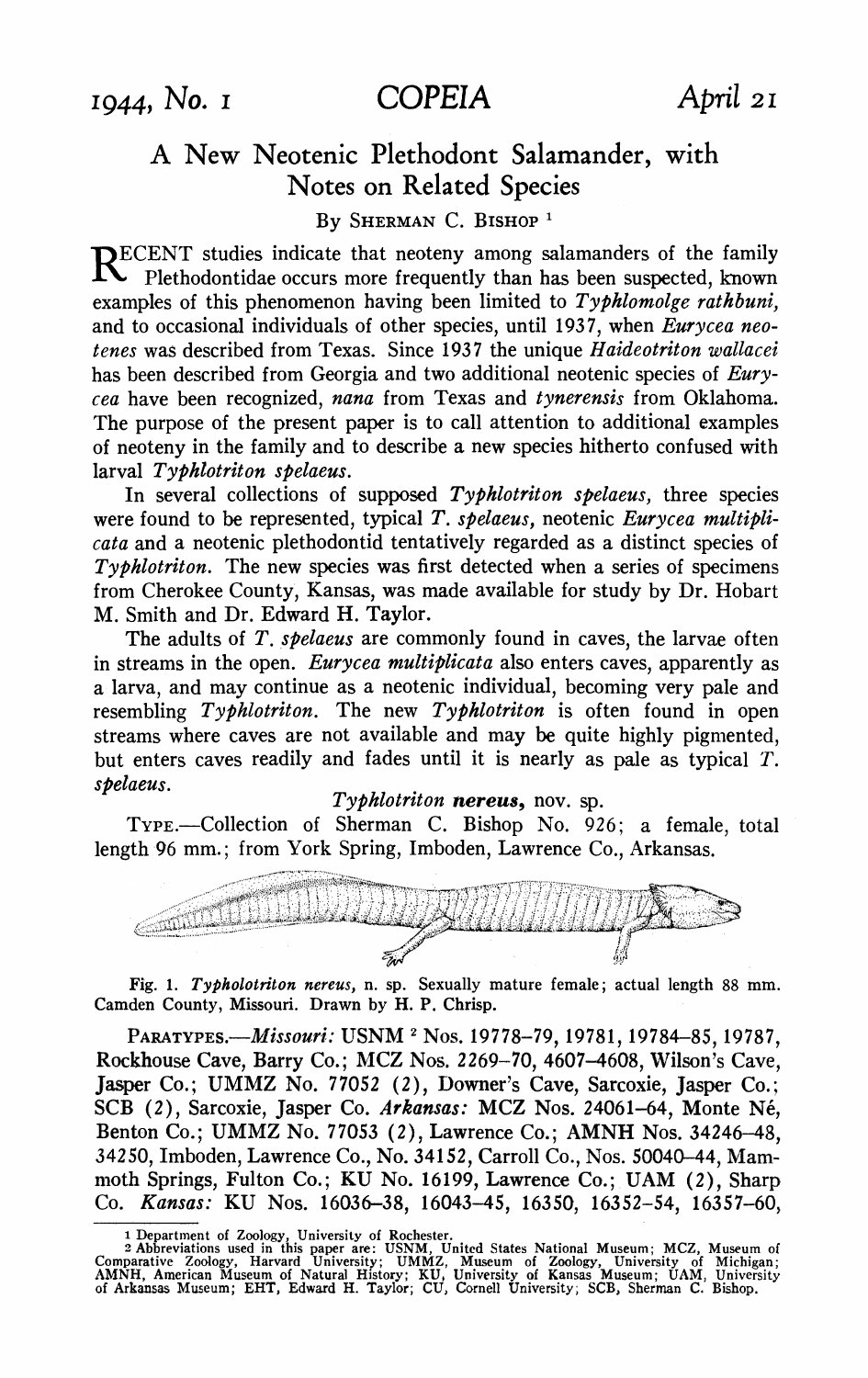#### **2 C OP E I A 1944, No. 1**

**near Galena, Cherokee Co., March 26, 1932; EHT No. A 12Q4 (15), near Galena, March 26, 1932. Oklahoma: UMMZ No. 81481, 8 miles south of Kansas, Adair Co.; CU No. 434 (8), Adair Co.; SCB (3), Adair Co.** 



Fig. 2. Map showing the distribution of Typhlotriton spelaeus (open circle) and T. **nereus (solid circles), the latter apparently limited to the Ozark Plateau. The circles enclosing crosses in Oklahoma represent literature records of specimens I have not been able to examine.** 

**RANGE.-Typklotriton nereus is apparently limited to the Ozark Plateau. The map (Fig. 2) shows the distribution of T. spelaeus and T. nereus by counties but does not indicate the specific localities where these species and Eurycea multiplicata have been found together. In the USNM collections from Rock House Cave, Barry County, Missouri, T. spelaeus is represented by about a dozen specimens, T. nereus by six, and Eurycea multiplicata by five. The three species are also present in various collections from Imboden, Lawrence County, Arkansas, but whether from the same streams or caves is not apparent from locality data given on labels. T. nereus and E. multiplicata occur together in springs in Carroll County, and T. spelaeus and E. multiplicata together at Eureka Springs, Arkansas.** 

**DIAGNOSIS.-A neotenic species, pigmented when living in the open, pale when found in caves; 18 or 19 costal grooves and 6 to 7 intercostal folds between the toes of the appressed limbs; pterygoid teeth usually in patches, rarely in a single series.** 

**DESCRIPTION OF TYPE SERIES.-The head is somewhat depressed, the sides**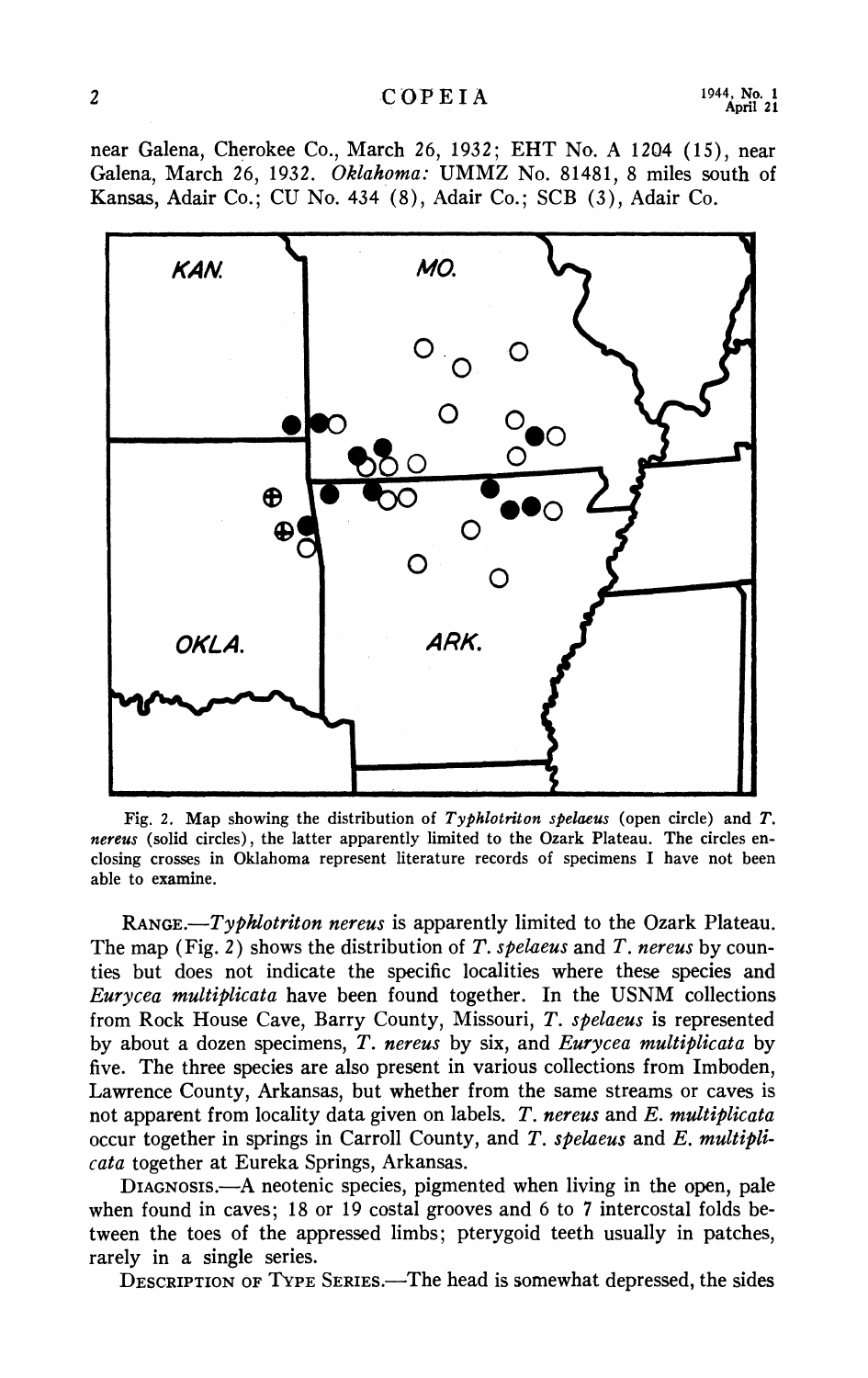**Sherman C.** 

**behind the angle of the jaws nearly parallel, in front tapering slightly to the bluntly rounded snout; eyes normal in young larvae, their long diameter about twice in the snout, somewhat reduced in the sexually mature individuals and** 



Fig. 3. Ventral and dorsal views of larvae of A, A', Typhlotriton spelaeus; B, B', **T. nereus; C, C', Eurycea multiplicata. Rule subdivisions in mm. Photos from life by Arthur J. Smith, through the courtesy of Dr. Robert B. Barden, Cornell University.** 

**contained about three times in the snout; gills lightly pigmented with many long, slender, flattened filaments in immature individuals but greatly reduced in the sexually mature; trunk somewhat compressed, with a mid-dorsal impressed line and 18 or 19 costal grooves, counting one each in the axilla and**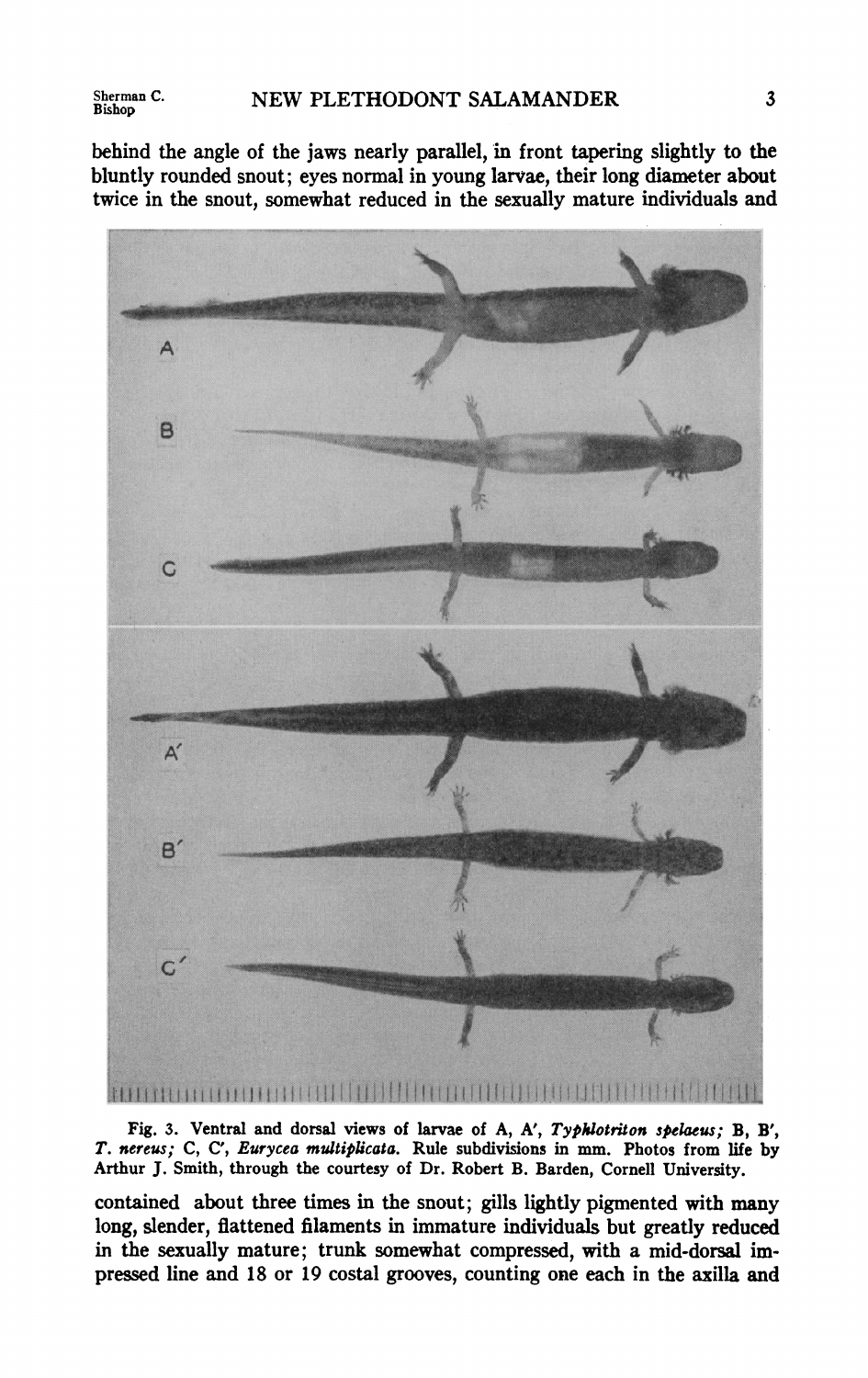**groin; intercostal folds 6-7 between the toes of the appressed limbs (in spelaeus, costal grooves 16-17 and 2 to 4 intercostal folds); toes 5-4, those of the hind feet 1-5-2 (4-3) in order of length from the shortest; toes of fore feet 1-4-2-3; tail compressed and with a dorsal keel that arises above the insertion of the hind legs and reaches its greatest width at about the distal third; ventral tail keel narrow and confined to the distal half; premaxillary teeth 12 to 20, average 15.8 in seventeen individuals; vomerine teeth in two sinuous lines that converge anteriorly and narrowly separated at the midline; these teeth varying in number from 11 to 15 (17 in one instance) and averaging 13.2 in 20 examples.** 

**In T. spelaeus, in a series of comparable size, the premaxillary teeth vary from 18 to 25 and average 20.6, the vomerine teeth from 12 to 17 and average 13.8. In larval Typhlotriton the pterygoid teeth form patches in the majority of specimens, in this respect differing from E. multiplicata, in which the teeth form single, or at most double, series.** 

**COLOR.-Specimens from open springs and streams are lightly mottled above and on the sides and with at least a suggestion of larval spots forming faintly developed lines on sides. Individuals from caves are often very pale but may be lightly pigmented above, fading out on the sides at the level of the legs and having the larval spots reduced and inconspicuous or lacking (Fig. 3).** 

**Sexually mature individuals reach a length of at least 102 mm. (4 inches) but average considerably smaller. In direct comparison with T. spelaeus, this species appears stouter and slightly more pigmented both as larvae in open streams and sexually mature individuals in caves. T. nereus is regarded as a distinct species because it occupies the same general territory as T. spelaeus, and in some instances the same streams and caves, without evidence of intergradation.** 

**REMARKS.-For the three species under discussion, the graphs presented below (Fig. 4) summarize several structural features and indicate the primary importance of costal grooves and intercostal folds between the toes of the appressed limbs in the separation of these forms. The number of specimens studied is indicated by the italicized figures at the points of the curves. It may be noted that for T. spelaeus and T. nereus, complete separation may be made on the basis of both costal groove counts and the number of folds between the toes of the appressed limbs; and approximately 72 per cent separation on the basis of counts of premaxillary teeth. Approximately 90 per cent of specimens of T. nereus and E. multiplicata may be separated on costal groove counts and 93 per cent on the number of intercostal folds. Counts of premaxillary teeth of spelaeus and multiplicata show no significant differences and the vomerine teeth are essentially the same in all three species.** 

**As indicated above, nereus is tentatively regarded as belonging to Typhlotriton, mainly because of its great superficial similarity to T. spelaeus. The structure of generic significance, and practically the only constant one that separates Typhlotriton and Eurycea, is the anteriorly attached tongue of the former and the boletoid type of the latter. The tongue is attached anteriorly in the larvae of both and the proper allocation of nereus may have to await experimental transformation by means of pituitary stimulation. Another**